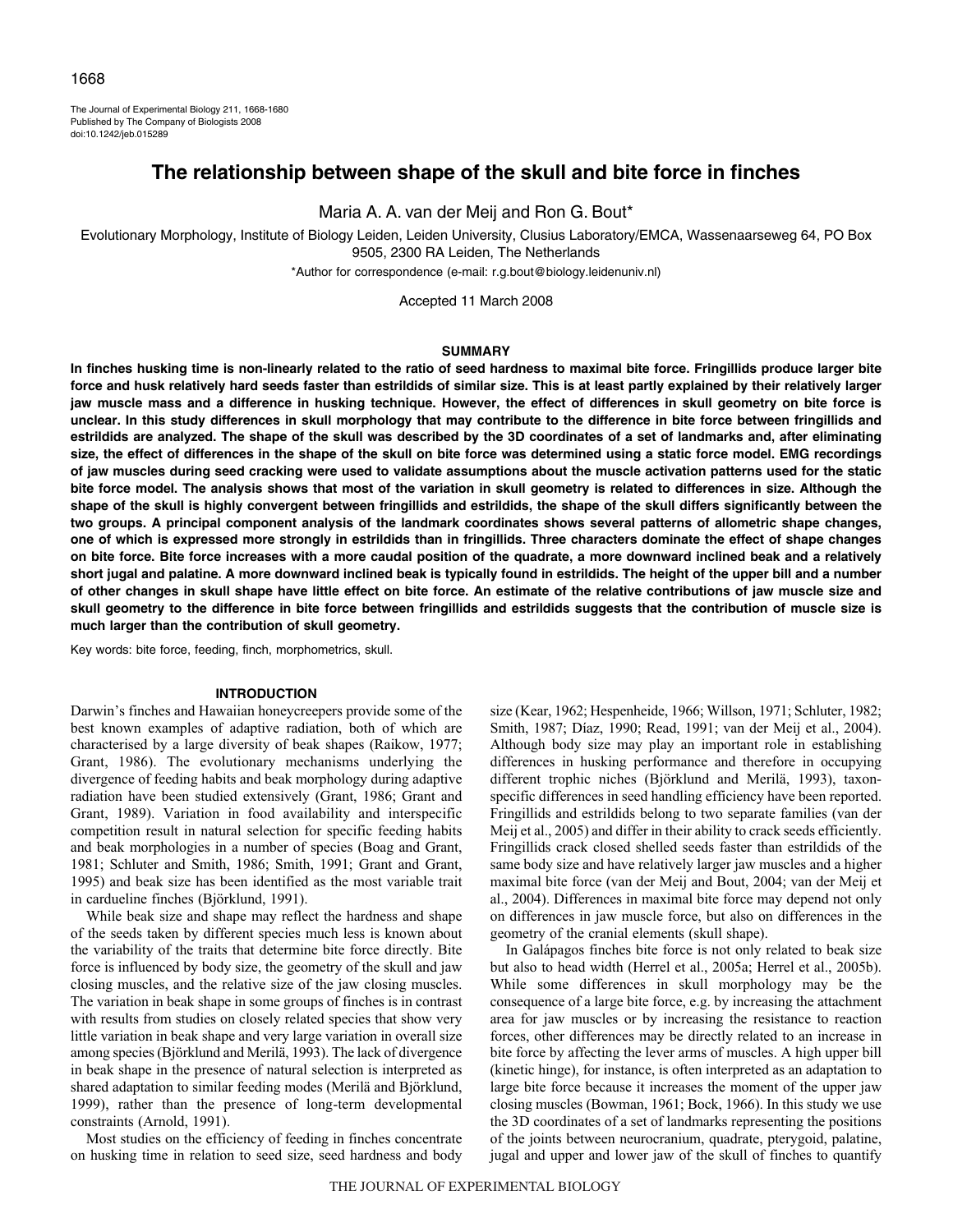differences in the shape of the skull between and within two groups of finches: the fringillids and estrildids. A Generalised Procrustes Analysis was used to eliminate differences in size between the skulls.

The effect of differences in the shape of the skull on maximum bite force was determined using a 2D static force model. EMG recordings of jaw muscles during seed cracking were made to check assumptions about the muscle activation patterns used for the static bite force model.

## **MATERIALS AND METHODS Species**

For the morphometric analysis we used the skulls of 42 taxa: 20 species of the family Fringillidae and 22 species of the family Estrildidae [Table1; taxonomical names are according to Sibley and Monroe (Sibley and Monroe, 1990; Sibley and Monroe, 1993)]. Most species were purchased commercially and sacrificed with an overdose of the anaesthetic Nembutal (Sanofi Sante B.V., Maassluis, The Netherlands). Frozen specimens (–20°C) from a small number

Table1. Species used for morphometric analysis

|                               |                             | Body                |  |
|-------------------------------|-----------------------------|---------------------|--|
| Family, Species               | Common names                | mass <sub>(g)</sub> |  |
| Fringillidae                  |                             |                     |  |
| Fringilla montifringilla      | Brambling                   | 17.1                |  |
| Fringilla coelebs             | Chaffinch                   | 19.9                |  |
| Carduelis carduelis           | European goldfinch          | 16.8                |  |
| Carduelis cucullata           | Red siskin                  | 10.8                |  |
| Carduelis chloris             | Greenfinch                  | 28.3                |  |
| Carduelis sinica              | Oriental greenfinch         | 20.0                |  |
| Rhodopechys obsoleta          | Desert finch                | 22.5                |  |
| Rhodopechys mongolica         | Mongolian trumpeter finch   | 19.0                |  |
| Serinus serinus               | Serin                       | 11.1                |  |
| Serinus leucopygius           | White-rumped seedeater      | 9.5                 |  |
| Serinus atrogularis           | Yellow-rumped seedeater     | 10.4                |  |
| Uragus sibericus              | Long-tailed rosefinch       | 13.0                |  |
| Carpodacus rubicilloides      | Eastern great rosefinch     | 36.0                |  |
| Carpodacus roseus             | Pallas's rosefinch          | 21.1                |  |
| Carpodacus puniceus           | Red-breasted rosefinch      | 16.5                |  |
| Coccothraustes coccothraustes | Hawfinch                    | 54.4                |  |
| Mycerobas affinis             | Collared grosbeak           | 70.0                |  |
| Eophona migratoria            | Yellow-billed grosbeak      | 52.0                |  |
| Pyrrhula pyrrhula             | Eurasian bullfinch          | 20.8                |  |
|                               | Philippine bullfinch        | 22.9                |  |
| Pyrrhula leucogenus           |                             |                     |  |
| Estrildidae                   |                             |                     |  |
| Padda oryzivora               | Java sparrow                | 30.4                |  |
| Chloebia gouldiae             | Gouldian finch              | 15.2                |  |
| Erythrura prasina             | Pin-tailed parrotfinch      | 15.4                |  |
| Taeniopygia bichenovii        | <b>Black-throated finch</b> | 9.7                 |  |
| Amandava subfava              | Zebra waxbill               | 6.8                 |  |
| Lonchura maja                 | White-headed munia          | 13.2                |  |
| Lonchura fringilloides        | Magpie mannikin             | 16.2                |  |
| Lonchura caniceps             | Grey-banded mannikin        | 14.4                |  |
| Lonchura stygia               | <b>Black mannikin</b>       | 11.1                |  |
| Neochima ruficauda            | Star finch                  | 12.1                |  |
| Neochmia modesta              | Plum-headed finch           | 13.2                |  |
| Estrilda caerulescens         | Lavender waxbill            | 8.4                 |  |
| Estrilda astrild              | Common waxbill              | 7.5                 |  |
| Pytilia melba                 | Green-winged pytilia        | 13.5                |  |
| Mandingoa nitidula            | Green-backed twinspot       | 13.5                |  |
| Cryptospiza reichenovii       | Red-faced crimson-wing      | 14.3                |  |
| Pyrenestes sanguineus         | Crimson seedcracker         | 18.0                |  |
| Hypargos niveoguttatus        | Peters twinspot             | 15.7                |  |
| Uraeginthus cyanocephalus     | Blue-capped cordon-blue     | 10.0                |  |
| Spermophaga haematina         | Western bluebill            | 22.3                |  |
| Euschistopiza dybowskii       | Dybowski's dusky twinspot   | 11.4                |  |
| Amadina fasciata              | Cut-throat finch            | 18.5                |  |

of species were kindly made available to us by the Department of Experimental Zoology of Wageningen University. After removing most of the tissue, the skulls were cleaned with the help of enzymeenriched washing power (non-alkaline Biotex, at a temperature of 37°C). The lower jaw was removed from the skull to get a better view of the ventral side of the skull.

## **Landmarks**

To analyze the shape of the skull as well as the length of the different skull elements we reconstructed the 3D coordinates of a number of landmarks from a series of images of skulls rotated along their long axis. A digital camera (Nikon Coolpix 950) was set at a fixed distance of 30cm from the skull. The digital images had a resolution of  $1200\times1600$  and for very small skulls the digital zoom was used (max.  $2\times$ ). The skulls were clamped at the top of the orbital region and fixed to a rotating device in such a way that the long axis of the skull was in line with the rotation axis of the device (Fig.1). The rotating device had a wheel with a pin to select fixed rotation intervals. The skull was then rotated along its longitudinal axis and seven digital images were taken at –60°, –30°, 0°, 30°, 60°, 90° and 120° (Fig.2), where 0° represents a lateral view of the skull and 90° a ventral view of the skull. Two metal *XYZ* frames, one fixed to the stationary part of the rotating device and one fixed to the rotation axis of the device, were used to check for unintended translations or rotation of the skull with respect to the camera. For each skull a selected set of natural landmarks (e.g. joints, the tip of processi; see Table2) were digitised. If necessary the position of less well-defined landmarks was marked on the skull with ink (e.g. the base of processus postorbitalis) to assure that the same point was measured in all images. A piece of millimetre-marked paper was used to calculate the scaling factor for the images.

Custom made software written in MatLab 5.3 (The Mathworks Inc, Natick, MA, USA) was used to reconstruct the 3D coordinates of the landmarks. For each point a first estimate of its unknown third coordinate was chosen. A search matrix was created by adding a random component to a series of 10 values of the first estimate for each individual measurement. The series of photographs containing the landmark were then all rotated to the same orientation



Fig. 1. Rotating device used to take photographs of a rotating skull. A, skull; b, fixed XYZ axes; c, rotating XYZ axes; d, millimeter paper; e, pin to set the angle; f, adjustable tubes.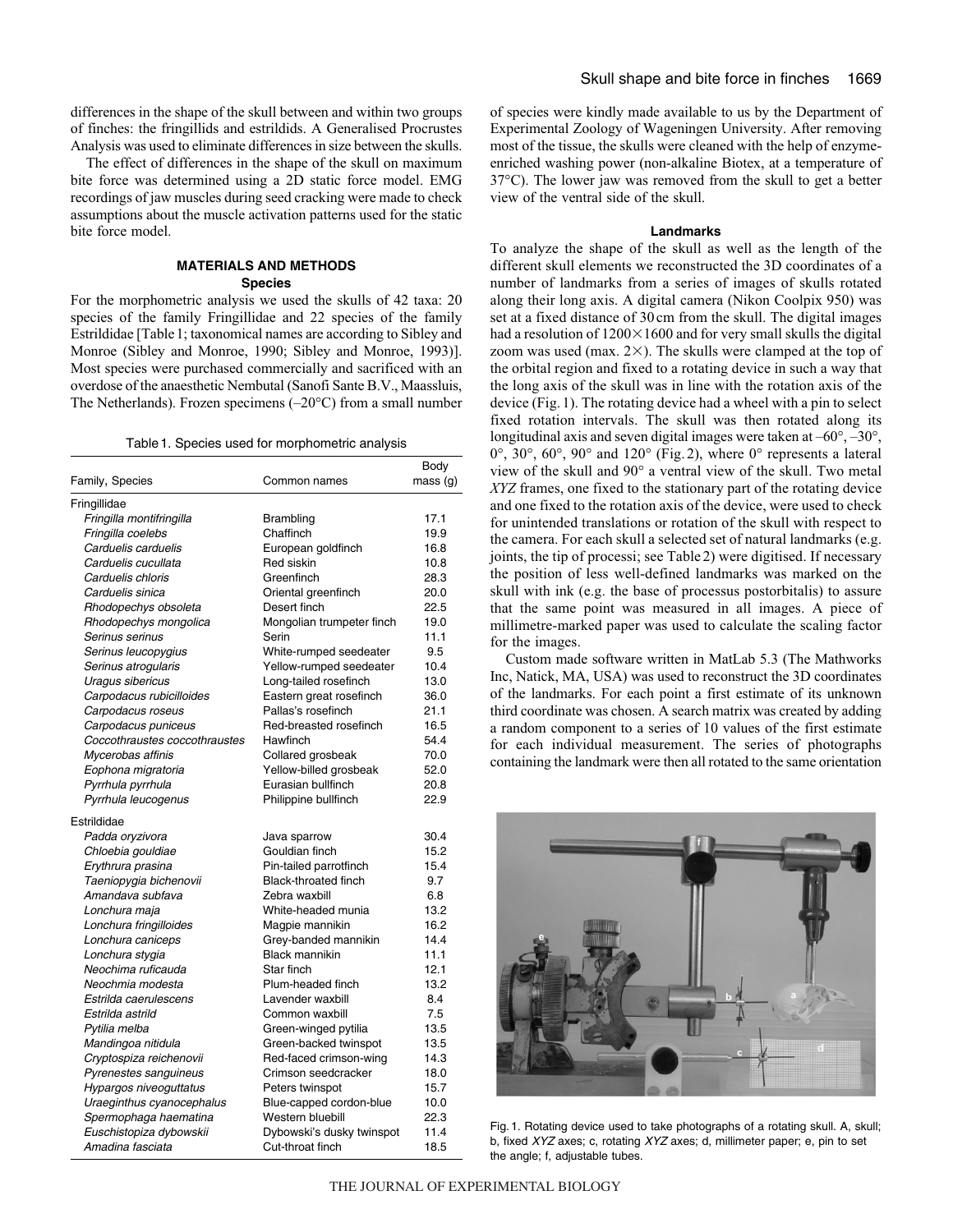

Fig. 2. An example of a series of images taken from a skull (6 out of 7 shown), The skull was rotated along its longitudinal axis with an interval of 30°; 0° represents a lateral view of the skull and 90° a ventral view of the skull.

(0°) after a correction for the projection angle. The combined standard deviation (s.d.) over all  $x$ ,  $y$  and  $z$  measurements in the  $0^{\circ}$ rotation plane was used as a cost function that was minimized with a steepest gradient descent method [Nelder and Mead simplex method (Bunday, 1984)] by adjusting the *z*-value. This effectively gave the same results as starting with random *y* and *z*-values in the  $0^{\circ}$  rotation plane (*x* does not change under the rotation scheme used) and minimizing the difference with the measured  $x, y$  values after rotation of the initial coordinates towards the plane in which they were measured.

Left, right Landmark 1 Most rostral point orbita 2 Most caudal point orbita 3 Middle of frontonasal hinge 4 Tip upper beak 5 Most lateral connection between quadrate and skull (capitulum otic quadrati) Most medial connection between quadrate and mandible (condylus medialis quadrati) 7 Most lateral connection between quadrate and mandible (condylus lateralis quadrati) 8 Most caudal connection between quadrate and mandible (condylus caudalis quadrati) 9 Tip processus orbitalis quadratum 10 Connection jugal–quadrate 11, 12c Connection quadrate–pterygoid 13 Connection palatine–pterygoid 14, 15c Tip processus transpalatinus 16, 17c Angulus caudolateralis of palatine 18, 19c Connection palatine–upper beak 20 Lateral position of connection jugal–upper beak 21, 22c Ventral position of connection jugal–upper beak 23 Base processus postorbitalis 24 Tip processus postorbitalis 25 Base processus zygomaticus Tip processus zygomaticus 27 Most dorsolateral point processus paroccipitalis 28, 29c Most ventral point processus paroccipitalis 30 Condylus occipitalis 31 Most caudal point cranium 32 Most rostromedial point vomer 33 Most medial connection between quadrate and skull (capitulum squamosum quadrati) c, measured on contralateral side.

Table2. Landmarks of the skull

The number of cycles required for the algorithm to converge to accurate values (95% of the coordinates less than 0.002mm from their true value) was estimated from a data set with known values and variance. After convergence of the algorithm the final set of values was averaged over all photographs to estimate the coordinates of the point measured.

Note that most points are not visible in all photographs. At least two photographs containing the landmark are required to estimate 3D coordinates, but the accuracy of the reconstructed coordinates will increase with the number of measurements available for a particular landmark (maximum *N*=7).

The overall s.d. after convergence for a stationary point was 0.052mm (d.f.=705). However, after convergence the (pooled) s.d. for the rotating points was clearly higher. With an average number (3.9) of photographs showing a particular landmark, the standard error for the average *x* and *y* estimated is approximately 0.1mm.

## **Morphometrics**

Shape analysis was performed after a Generalised Procrustes Analysis (GPA) as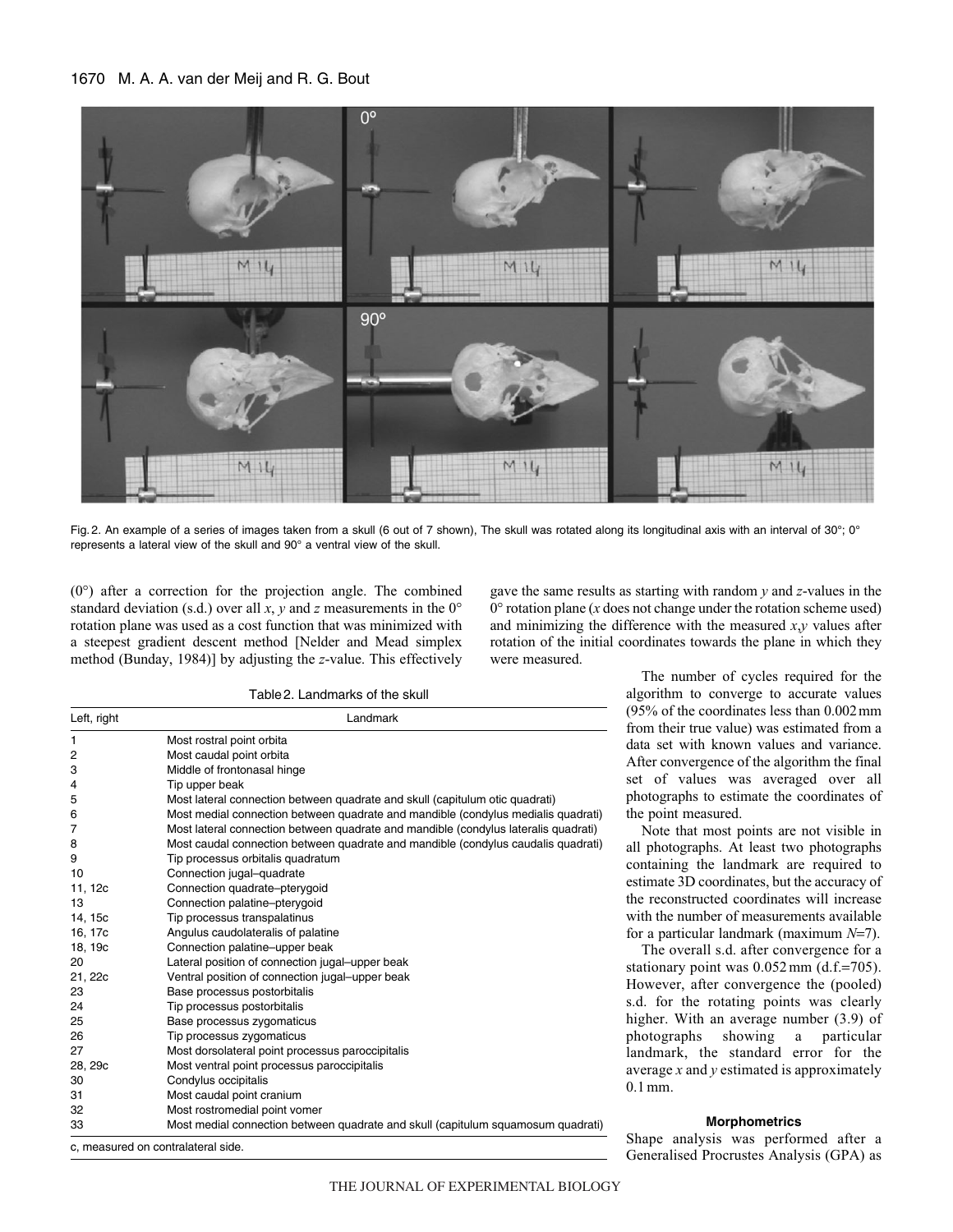implemented in the program PAST (Hammer et al., 2001). The GPA superimposes sets of landmarks and removes variation in location, orientation and size between the skulls, using a leastsquares fit technique (Rohlf and Slice, 1990; Bookstein, 1991). The GPA scales the size of the skulls to the average centroid size. The centroid size is the square root of the sum of the squared distances of a set of landmarks from their centroid (average).

The tpsSmall program (Rohlf, 1998) was used to determine whether the amount of variation in shape in the data set is small enough to permit statistical analyzes. This condition is met when there is a high correlation between the Euclidian distances between the configurations of the superimposed species and their corresponding Procrustes distance in the non-linear Kendall shape space. For our data set this correlation was very high ( $r=0.999$ ).

The data from the Procrustes fit describe the shape differences among the skulls. These shape differences were quantified by means of a principal component analysis (PCA) of the covariance matrix in SPSS 10 (SPSS Inc., Chicago). The overall shape change of the skull was visualized through a thin plate spline analysis [tpsRelw (Rohlf, 2004)].

Univariate relationships between distances between landmarks and body mass were directly calculated from the 3D measurements. These distances were analyzed with the standardized major axis routine (S)MATR (v1) (Falster et al., 2003). This routine implements the algorithms developed by Warton and Weber (Warton and Weber, 2002).

#### **Static bite force model**

In order to determine the extent to which the differences in the shape of the skull between fringillids and estrildids result in differences in maximal bite force, we used a 2D static bite force model. The model calculates the position of all muscles and the lower jaw for a seed of a given diameter and at a given position in the beak, and finds the set of muscles force for which the bite force (force perpendicular to the upper beak) is maximal.

Although a large number of landmarks on the skull were measured, only a limited number of points are directly related to bite force (e.g. points defining the joints between neurocranium, quadrate, pterygoid, palatine and the jaws). Nine landmarks were used in the static force model and define the basic framework of the skull. Variation in their position may affect bite force directly. In the 2D model the joints between the bony elements of the skull are defined by *x* and *y* coordinates from the morphometric analysis (Fig.3A; Table2).

The jaw muscles were divided into eight groups, which are illustrated in Fig.3B. For an extensive description of the jaw muscles in estrildids and fringillids see Nuijens and Zweers (Nuijens and Zweers, 1997).

The maximal force of jaw muscles was calculated from the muscle mass and fibre length using the formula:

$$
F_{\text{max}} = m / (l\rho)M_c,
$$

where  $F_{\text{max}}$ =maximal muscle force (N);  $m$ =muscle mass (kg); *l*=mean fibre length (m);  $\rho$ =muscle density (1000 kgm<sup>3</sup>); M<sub>c</sub>=muscle<br>stress constant [330 N m<sup>2</sup> (Hildebrand et al. 1985)] stress constant  $[330\,\mathrm{N\,m^2}$  (Hildebrand et al., 1985)].

Data on the *xy* coordinates of origin and insertion of muscles and muscle mass were not available for all species. We therefore estimated maximal muscle forces and muscle orientation for an average skull from the data of the morphometric analysis.

Jaw muscle weights for the average skull were calculated using the regression between total jaw muscle weight and centroid size. The estimated total jaw muscle weight was divided over the eight



Fig. 3. The 2-D model of the avian skull, here illustrated by a spice finch adapted from Nuijens and Zweers (Nuijens and Zweers, 1997). (A) The skeletal points (1-12; see Table 2) of the model. (B) The bars connecting the model points (grey) and the muscle groups (black). 1, Musculus depressor mandibulae; 2, musculus adductor mandibulae externus and musculus pseudotemporalis superficialis; 3, musculus protractor quadrati; 4, musculus protractor pterygoidei; 5, musculus pseudotemporalis profundus and musculus adductor mandibulae ossis quadrati; 6, musculus pterygoideus ventralis and musculus pterygoideus dorsalis pars lateralis (all muscle fibre groups attached to the palatine); 7, musculus pterygoideus dorsalis pars medialis (muscle fibres attached to the pterygoid); 8, musculus retractor palatini. Axis labels represent distance of markers and muscles from centre of skull.

muscle groups according to the average percentage for each jaw muscle group as calculated from previously published data (van der Meij and Bout, 2004). Maximal forces were estimated by scaling down the fibre length for each muscle group measured in the greenfinch, using the relationship between centroid size and adductor fibre length (see van der Meij and Bout, 2004).

To remove the medially directed muscle force components for the 2D model a 3D analysis of directions of jaw muscles was made for the greenfinch by measuring the coordinates of the origin and insertion of all muscle groups (same procedure as for the landmarks of the skull). The orientations of the muscles of the greenfinch were fitted to the average skull by scaling the greenfinch down to the centroid size of the average skull and then the landmarks of the greenfinch skull were least-squares fitted to the landmarks of the average skull. After estimating the maximal bite force for the whole muscle the force components in the *xy* plane of the 2D static force model were calculated. The orientation and maximal force of all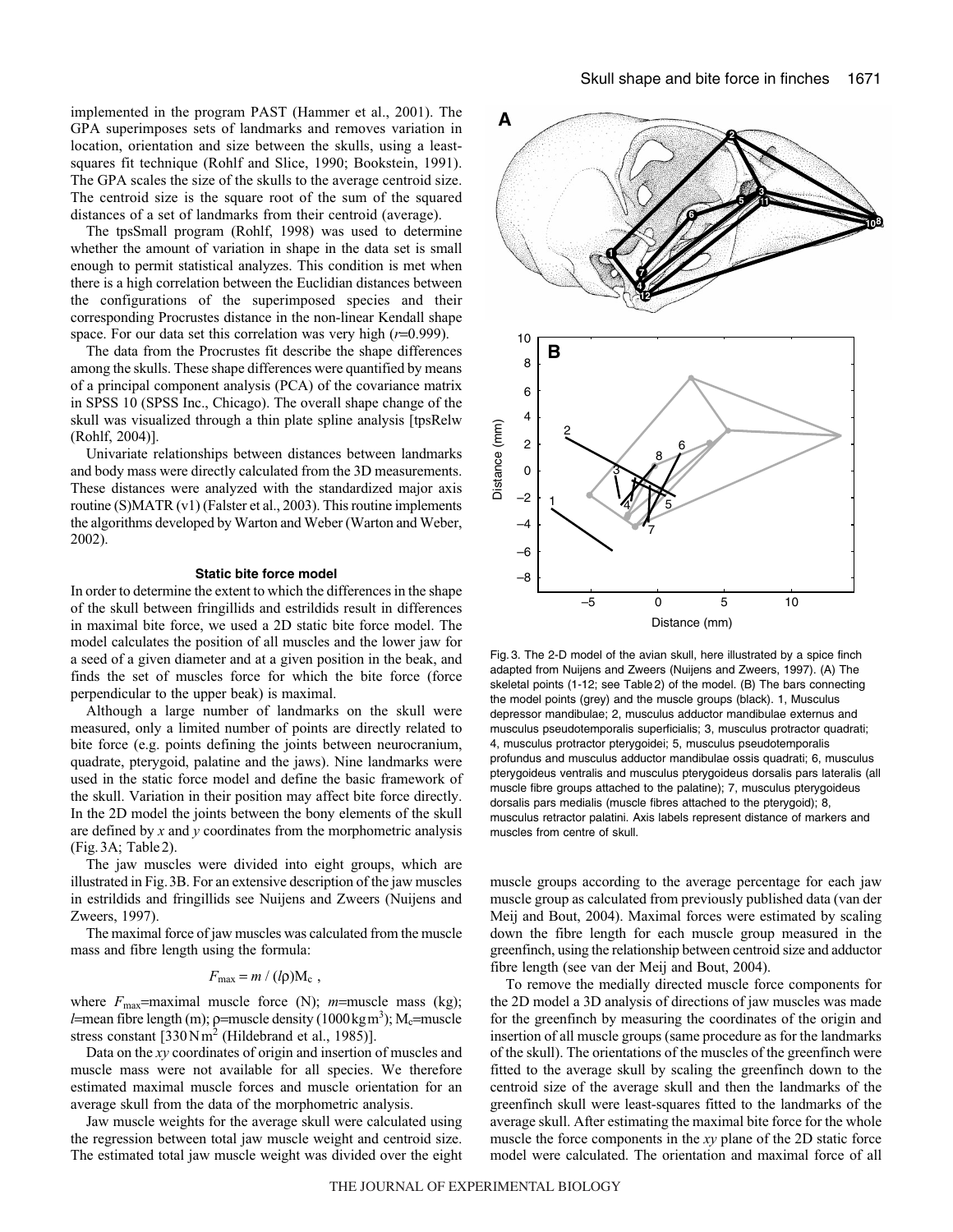muscles were kept constant for all calculations involving skull shape comparisons.

The virtual seed (2mm diameter) was positioned near the corner of the mouth (rictus=0) at 20% of the distance to the beak tip  $(=1)$ . This position was roughly estimated from video recordings of birds trying to crack relatively hard seeds. The diameter going through the centre of the seed and the point where the seed touches the upper beak was kept perpendicular to the line defining the rim of the upper beak.

Finches have the ability to move their upper jaw relative to the braincase [prokinesis (Bock, 1964; Bühler, 1981; Zusi, 1984; Gussekloo et al., 2001)]. A somewhat different version of the static force model used to calculate bite force in the spice finch showed that bite force is slightly higher with elevated upper beak than with the upper beak in the resting position (Bout, 2002). This was not the case in our constructed average finch. All bite forces were therefore calculated with the upper beak in the resting position.

Bite forces were calculated under the assumption that muscles on both sides contribute to bite force. This was verified by EMG recordings.

#### **Electromyography (EMG)**

To verify model assumptions, the jaw muscle activity patterns (determined by EMG) during seed cracking were recorded in 11 Java sparrows. The birds were placed in a small box and kept under a steady flow of  $0.31$ min<sup>-1</sup> medicinal oxygen, and  $0.41$ min<sup>-1</sup> N<sub>2</sub>O with 1.8 vol% isofluothane. After approximately 30min the birds were transferred to the operating table. During the operation the gaseous mixture was administered through a plastic tube inserted into the beak and the amount of isofluothane was increased to 2.0 vol%. Bipolar measurements of muscle activity were made using eight 50μm twisted, copper wire electrodes, positioned four on the left and four on the right side of each bird. For further details on the operation and the electromyography, we refer to Nuijens et al. (Nuijens et al., 1997). To measure the gape a magnetoresistive sensor (Philips KMZ10B, Eindhoven, The Netherlands) was glued on the upper bill. Opposite to the chip a small magnet was glued on the lower bill.

After recovery from the operation the birds were offered hemp seeds. During feeding the EMG signals were recorded with a 14 channel FM recorder [SE 700 tape recorder, S.E. Labs (EMI) Ltd., Feitham, UK] and stored on Ampex tape with a speed of 18.75cms–1. The EMG signals were amplified 1000 times and highpass filtered at 50Hz.

After the experiments, the birds were sacrificed by an overdose of Nembutal, and the position of the electrodes was determined by dissection. The jaw muscles were divided into eight groups (see static bite force model section). For all groups the muscle activation patterns of one or more muscles were recorded, except for the very small M. retractor palatini. For EMG analysis the data were simultaneously digitized at a sample rate of 5000 Hz.

For each individual a number of cracking attempts were selected. The start and end of a cracking attempt were determined from gape measurements. The activity for each muscle during seed cracking was corrected for offset, full wave rectified, and distributed over a number of voltage classes. Maximum activity for each muscle was defined as the highest voltage class that occurred at least ten times among the data points. The EMG signal of each muscle was scaled to the maximal voltage measured.

Muscle activity was analyzed by multiplying the number of spikes (*S*) and the average amplitude (*A*) of the scaled data (Beach et al., 1982). *S* was calculated per interval of 20 data points (0.004s).

## **RESULTS Shape analysis**

The mean skull configurations of a selected number of landmarks for fringillids and estrildids after Procrustes superimposition are shown in Fig.4. The differences between landmarks for the average skull size of the two groups are between 0 and 0.6mm. The variation between groups is much smaller than the variation within groups. Differences in landmark coordinates within groups vary between 0.5 and 3.5mm.

Our data set consisted of more variables (33 points in 3D=99) than species  $(N=42)$ , so it was not possible to test the effect of size and family on shape directly. To reduce the dimensionality a principal component analysis (PCA) was performed on the variance–covariance matrix of the Procrustes-fitted coordinates of all the species. The PCA allowed us to take into account the correlation among coordinates of landmarks. The effects of group (estrildid *vs* fringillid) and body size (3D centroid size) were tested by a multivariate GLM over the first 17 principal components (PCs) of the 3D data, which retained 90% of the shape variance. Both factors were highly significant (group:  $F_{17,23}=12.60$ ,  $P=6.97\times10^{-8}$ ;<br>centroid size:  $F_{17,23}=17.96$ ,  $P=2.03\times10^{-9}$ ). Most of the variation centroid size:  $F_{17,23}=17.96$ ,  $P=2.03\times10^{-9}$ ). Most of the variation related to group and centroid size is described by the first three PCs. related to group and centroid size is described by the first three PCs, which explain 26.4%, 13.7% and 9.6% of the total shape variation, respectively (total 49.7%). Subsequent PCs are mostly related to differences between species.

As we intend to relate shape differences to bite force through a 2D static bite force model we repeated the analysis with just the *xy* coordinates. The results of the 2D analysis were very similar to the 3D results. The components of the 2D PCA were used as input for the bite force model.

#### **Principal components**

The overall shape change of the skull was visualized through a thin plate spline analysis (Fig.5). For the parameters chosen (all principal warps included and given the same weight) this analysis is equivalent to a PCA of the Procrustes-fitted landmark coordinates.

The first PC (or so-called relative warp) shows variation in the expansion of the area in front of the quadrate, in the dorsoventral position of the kinetic hinge of the upper beak and the orbit, and variation in the length of the neurocranium behind the quadrate (Fig.5A). This variation in shape is related to differences in body size. The factor scores of PC1 are negatively correlated with 2Dcentroid size for both estrildids (*r*=–0.686, *N*=22, *P*=0.000) and fringillids (*r*=–0.814, *N*=20, *P*=0.000). Standardized major axis analysis shows that the slope (*P*=0.535) and intercept (*P*=0.070) of the relationship between factor scores and centroid size is similar for the two groups of finches (Fig.6, PC1).



Fig. 4. Mean skull configuration of a selected number of landmarks for fringillids (black) and estrildids (grey) after superimposition.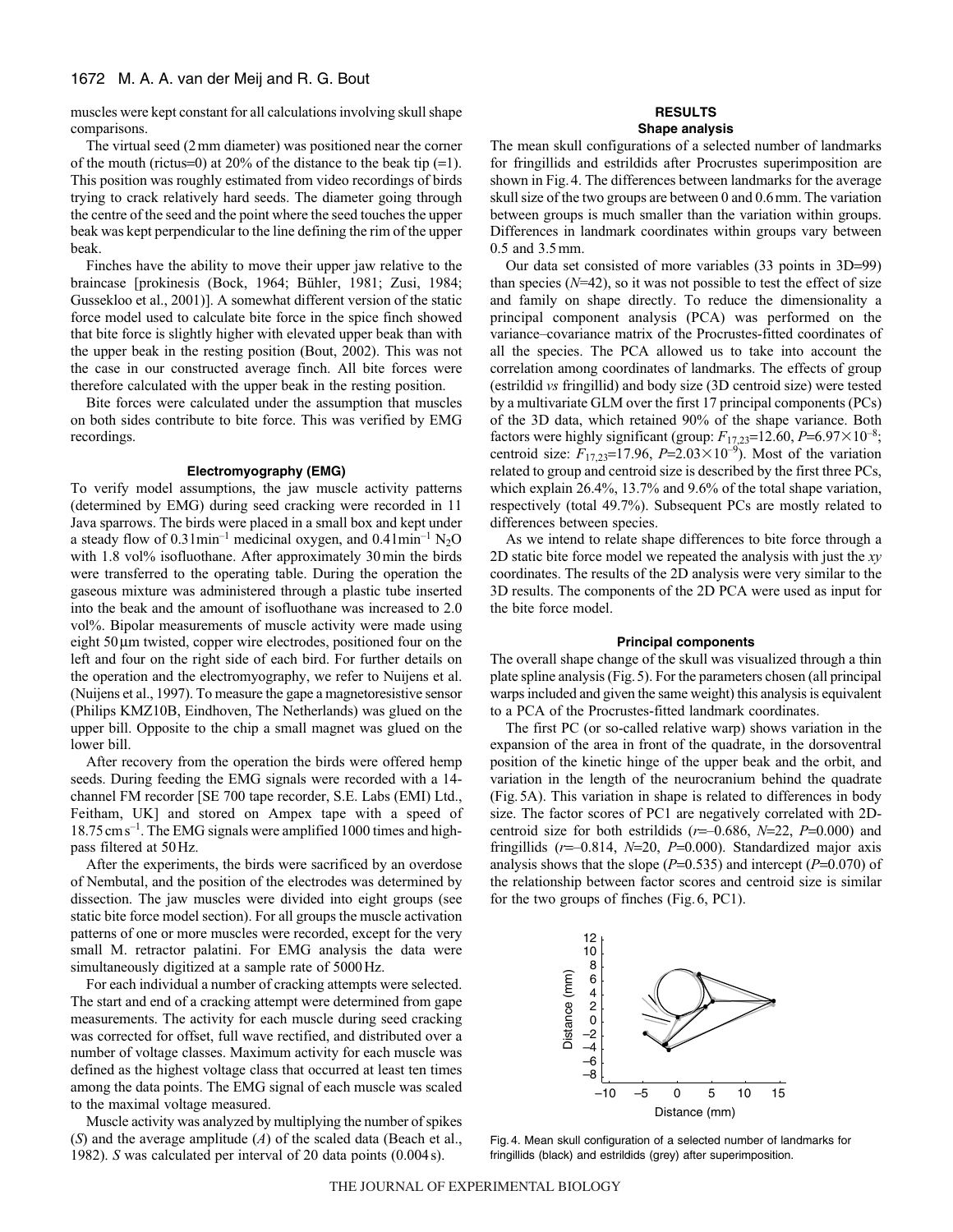

The expansion of the area in front of the quadrate reflects the positive allometric increase in size of a number of structures: the length of the quadrate itself, its processus protruding into the orbit, the processus zygomaticus and processus postorbitalis, and the pterygoid (Table3). The base and tip of the processus zygomaticus and processus postorbitalis also move upward and forward with respect to the quadrate. Consequently, the distance from the articulation between quadrate and skull to the base of the processus postorbitalis also increases positively allometrically.

The expansion of the area of the quadrate is accompanied by a dorsal shift of the orbit. The increase in the size of the orbit with body size does not differ significantly from isometrical. Together with the orbit the frontonasal hinge moves upward and its height measured with respect to the palatine increases positively allometrically with head/body size.

The jugal bar, which borders the orbit ventrally, also increases isometrically in length with increasing body size. The length of the palatine, which is also partly situated below the eye, is highly variable. Its increase in length is also consistent with isometry. However, the transpalatine process connected to the main body of the palatine shows a strong positive allometric increase in length. The (3D) lengths of pterygoid and palatine are negatively correlated when (3D) centroid size is held constant (log-transformed, *r*=–0.310, *P*=0.048, d.f.=39). The connections of both the palatine and jugal with the upper beak shift backward with increasing head/body size (Fig.7).

The positive allometric increase in size of structures in the area of the quadrate is in marked contrast to the length of the neurocranial part of the skull behind the quadrate. The length of this part of the skull, measured between the processi paroccipitalis and either the condylus occipitalis or the most caudal point of the skull, increases negatively allometrically with size (Table3).

Fig. 5. Thin plate spline representation of principal trends (relative warps) in the variation of the shape of the skull for fringillids and estrildids. Grids show the deformation of the average shape in opposite directions of the first three relative warps (A–C).

The factor scores of PC2 are correlated with 2D-centroid size for both estrildids (*r*=0.647, *N*=22, *P*=0.001) and fringillids (*r*=0.566, *N*=20,  $P=0.009$ , but the slope ( $P=0.000$ ) and intercept (*P*=0.000) differ considerably. While the scores are very low over the whole range of head sizes in fringillids, they increase strongly with head size in estrildids (Fig.6, PC2). Therefore this factor represents a change in shape that is more or less typical of estrildids. PC2 is characterized by (co)variation in the position of the frontonasal hinge and orbit, by variation in the angle of the beak with respect to the neurocranium, and by variation in the length and the position of the postorbital process and the position of the zygomatic process (Fig.5B). A more downward inclined beak is associated with a more dorsocaudal position of the frontonasal hinge (Fig.7). For the Procrustes fitted coordinates the *x* coordinate of the frontonasal hinge (*P*=0.013) and the *y* coordinate of the beak tip (*P*=0.008) are significantly smaller in estrildids than in fringillids.

The distance between the quadrate and the base of the processus zygomaticus, and to a lesser extent the distance between the quadrate and the processus postorbitalis, decreases and partly reduces the effect of strong positive allometric expansion in this area (PC1). The palatine becomes relatively shorter in estrildids than in fringillids with increasing head/body size.

The factor scores of PC3 are only very weakly correlated with head size (Fig.6, PC3). In estrildids the correlation is not significant  $(r=-0.211, P=0.345, N=22)$ , while in fringillids the correlation is significant but weak (*r*=–0.506, *P*=0.023, *N*=20). PC3 mainly describes differences in beak length that covary with the height of the frontonasal hinge and orbit (Fig.5C). When the beak is relatively long the height of the hinge and orbit are small. The connections of both palatine and jugal with the upper beak shift backward when the beak is long (Fig.7).

While much of the variation in shape is related to size, some differences between estrildids and fringillids are present. As the slope and intercept for the factor scores of PC1 are similar for both groups of finches the main differences between estrildids and fringillids are described by PC2 and PC3. There are no systematic differences in the length of the quadrate, the processus orbitalis, the pterygoid or the palatine. The processus zygomaticus, however, is significantly longer and the processus postorbitalis is shorter in fringillids than estrildids (Table3; PC2). The base of the processus zygomaticus is situated at a larger distance from the quadrate in fringillids than in estrildids (Fig.4; Table3; PC2). Estrildids also have more downward inclined (PC2) and longer beaks than fringillids of the same size (Table3; PC3).

## **Bite force calculations**

The effect of the principal components on the maximal bite force has been determined with a static bite force model. To determine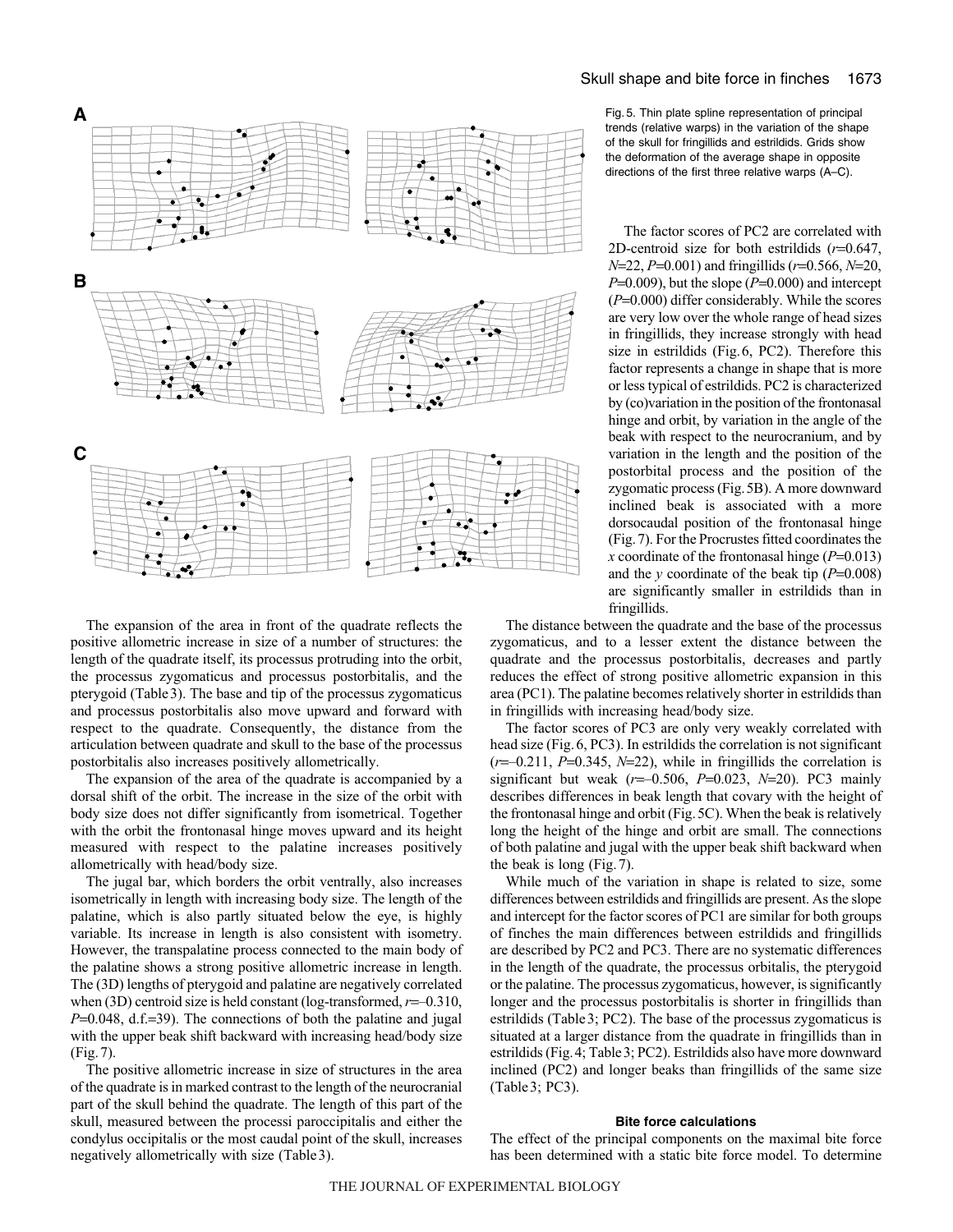

Fig. 6. The relationship of PC factor scores with centroid size. Black circles, fringillids; grey triangles, estrildids.

the effect of skull shape on bite force we calculated the maximal bite force for two landmark configurations per principal component. These two landmark configurations were calculated as the average landmark configuration plus or minus the vector describing the principal component (arbitrarily) standardised to length 3. The effect of the three PCs on the configuration of the modelled skull is shown in Fig.7.

All three components show variation in bite force as a result of changes in the configuration of skull elements. The first principal component represents a pattern of (allometric) shape changes that correlates with skull size. As head/body size increases the change in shape of the skull elements results in an increase in bite force (Table4) in both fringillids and estrildids. An analysis of the



Fig. 7. The effect of the first three principal components (PC1–3) on the configuration of skull landmarks used for the static force model. The configuration of the skull in the positive direction is represented in black, in the negative direction in grey. The change has the same magnitude for each PC and does not represent the measured variation but was chosen for graphical purposes only. Axis labels represent distances with respect to the centroid of the measured skull points.

contribution of single landmarks to the change in bite force that results from the whole suite of changes described by PC1, shows that the change in bite force is almost completely due to the shift in the position of the quadrate. The change in bite force for the other landmarks is relatively small: 0–3% of the bite force for the average finch (11.5N). These small changes in landmarks that covary along PC1 may increase or decrease bite force. The more dorsal position of the kinetic hinge and more ventral position of the joint between quadrate and pterygoid for instance, increase the force that may be exerted by the upper jaw, while at the same time the dorsal shift of the palatine decreases the bite force of the upper beak.

The suite of shape changes described by PC2 result in a variation in bite force similar in magnitude to the variation calculated for PC1 (Table4). As in PC1 the changes in bite force are the result of a single character. In PC2 a more downward inclined beak increases bite force. The shifts of other landmarks result in increases or decreases in bite force of the upper beak that are much smaller than the effect of beak angle. A more dorsocaudal position of the frontonasal hinge has a small positive effect on bite force, while for instance the associated dorsal shift of the joint between quadrate and pterygoid has a negative effect.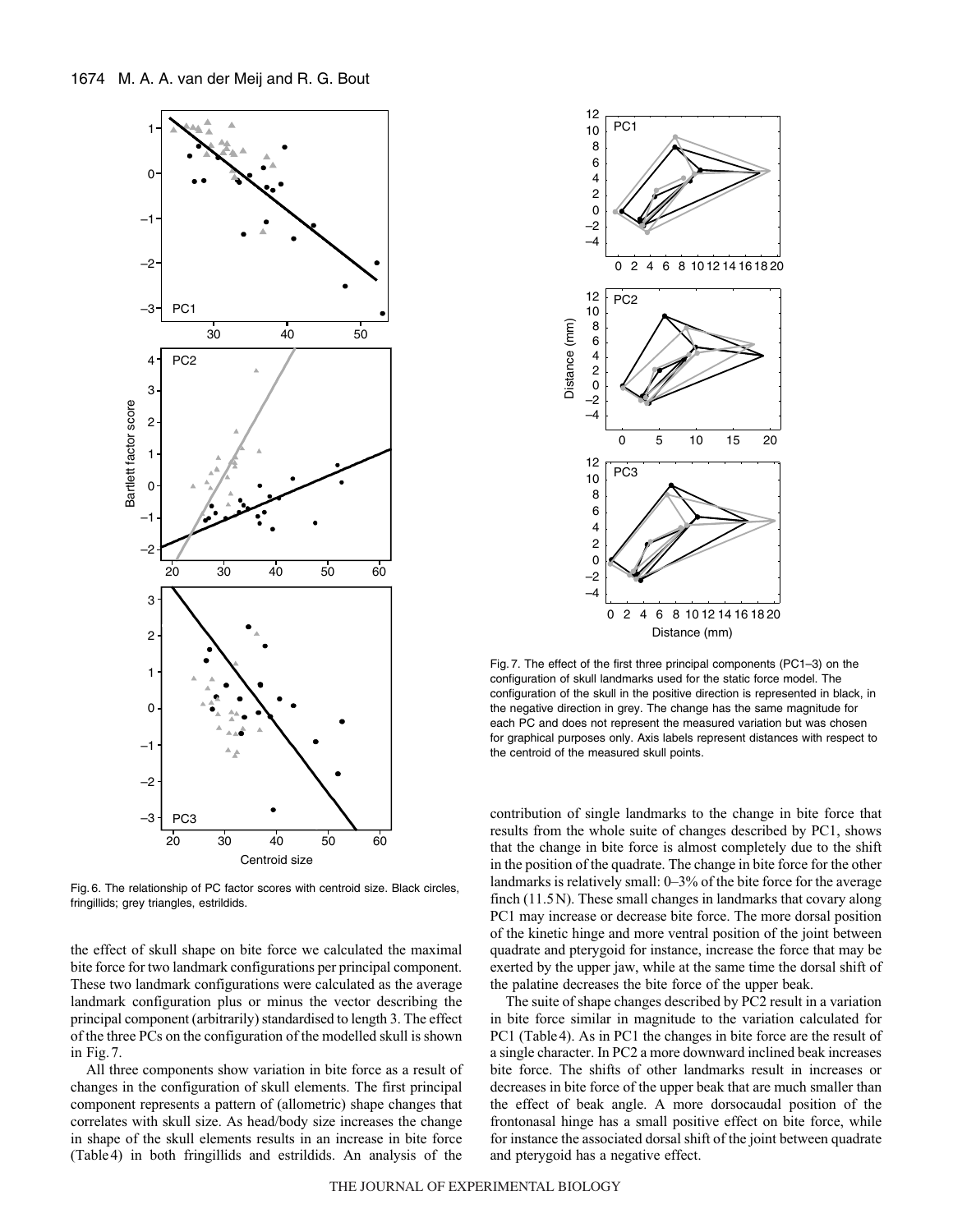|  | Table 3. Relationships between log-transformed skull measurements and body mass |  |  |
|--|---------------------------------------------------------------------------------|--|--|
|  |                                                                                 |  |  |

|                                            |             |                 |            |       |       | rabio of riolationships between log transierinea sital measuremente and bouy mass |           |       |
|--------------------------------------------|-------------|-----------------|------------|-------|-------|-----------------------------------------------------------------------------------|-----------|-------|
|                                            |             |                 |            |       |       |                                                                                   | Int. com. |       |
|                                            |             | Ν               | $r^2$      | Slope | $P-1$ | 95% CI                                                                            | slope     | P-2   |
| Length pr. zygomaticus                     | F           | 20              | $0.599***$ | 0.534 |       | 0.392-0.727                                                                       |           |       |
|                                            | Е           | 22              | $0.258*$   | 0.521 | 0.921 | 0.352-0.771                                                                       | $-0.038$  | 0.026 |
|                                            | С           | 42              |            | 0.529 |       | 0.420-0.666                                                                       | $-0.096$  |       |
| Length pr. postorbitalis                   | F           | 20              | $0.297*$   | 0.538 |       | 0.359-0.807                                                                       |           |       |
|                                            | Ε           | 22              | $0.513***$ | 0.800 | 0.123 | $0.581 - 1.102$                                                                   | $-0.572$  | 0.000 |
|                                            | C           | 42              |            | 0.688 |       | 0.546-0.871                                                                       | $-0.330$  |       |
| Dist. otic joint quadrate (5) to           | F           | 20              | $0.790***$ | 0.445 |       | 0.355-0.557                                                                       | 0.008     |       |
| pr. postorbitalis (27)                     | Е           | 22              | $0.563***$ | 0.477 | 0.704 | 0.352-0.646                                                                       | 0.030     | 0.091 |
|                                            | С           | 42              | $0.770***$ | 0.486 |       | 0.417-0.566                                                                       | 0.132     |       |
| Dist. otic joint quadrate (5) to           | F           | 20              | $0.625***$ | 0.556 |       | 0.412-0.749                                                                       | $-0.222$  |       |
| pr. zygomaticus (29)                       | Е           | 22              | $0.188*$   | 0.535 | 0.885 | $0.352 - 0.815$                                                                   | $-0.338$  | 0.000 |
|                                            | С           | 42              |            | 0.549 |       | 0.434-0.695                                                                       |           |       |
| Length quadrate                            | F           | 20              | $0.908***$ | 0.570 |       | $0.491 - 0.661$                                                                   | $-0.048$  |       |
|                                            | Е           | 22              | $0.561***$ | 0.483 | 0.327 | $0.357 - 0.655$                                                                   | $-0.043$  | 0.761 |
|                                            |             |                 |            |       |       |                                                                                   |           |       |
|                                            | С           | 42              | $0.841***$ | 0.542 |       | 0.477-0.616                                                                       | $-0.032$  |       |
| Length pr. orbitalis quadrati <sup>c</sup> | F           | 20              | $0.863***$ | 0.491 |       | $0.409 - 0.590$                                                                   | 0.008     |       |
|                                            | Е           | 22              | $0.643***$ | 0.510 | 0.813 | 0.388-0.672                                                                       | 0.030     | 0.707 |
|                                            | С           | 42              | $0.832***$ | 0.521 |       | $0.457 - 0.593$                                                                   | $-0.011$  |       |
| Length pterygoid                           | F           | 20              | $0.922***$ | 0.483 |       | $0.420 - 0.554$                                                                   | 0.106     |       |
|                                            | Е           | 22              | 0.668***   | 0.478 | 0.952 | $0.367 - 0.624$                                                                   | 0.102     | 0.761 |
|                                            | С           | 42              | $0.874***$ | 0.486 |       | $0.434 - 0.544$                                                                   | 0.098     |       |
| Length palatine                            | F           | 20              | 0.121      | 0.330 |       | $0.211 - 0.517$                                                                   | 0.241     |       |
|                                            | Е           | 22              | 0.132      | 0.332 | 0.985 | 0.218-0.506                                                                       | 0.225     | 0.490 |
|                                            | С           | 42              | $0.255**$  | 0.349 |       | $0.266 - 0.458$                                                                   | 0.211     |       |
| Length pr. transpalatinus <sup>b</sup>     | F           | 20              | $0.826***$ | 0.645 |       | 0.526-0.792                                                                       | $-0.312$  |       |
|                                            | Е           | 22              | $0.473***$ | 0.659 | 0.914 | 0.473-0.919                                                                       | $-0.348$  | 0.115 |
|                                            | С           | 42              | 0.766***   | 0.691 |       | 0.592-0.806                                                                       | $-0.382$  |       |
| Length jugal                               | F           | 20              | $0.713***$ | 0.305 |       | 0.235-0.396                                                                       | 0.615     |       |
|                                            | Е           | 22              | $0.727***$ | 0.336 | 0.571 | 0.264-0.428                                                                       | 0.599     | 0.139 |
|                                            | С           | 42              | $0.772***$ | 0.335 |       | 0.288-0.390                                                                       | 0.590     |       |
| Orbit diameter                             | F           | 20              | $0.885***$ | 0.355 |       | $0.300 - 0.419$                                                                   | 0.439     |       |
|                                            | Е           | 22              | $0.478***$ | 0.351 | 0.946 | $0.252 - 0.488$                                                                   | 0.450     | 0.604 |
|                                            | C           | 42              | 0.795***   | 0.348 |       | $0.301 - 0.402$                                                                   | 0.451     |       |
| Length caudal                              | F           | 20              | $0.450**$  | 0.228 |       | $0.159 - 0.326$                                                                   |           |       |
| neurocranium <sup>a</sup>                  | Е           | 22              | $0.547***$ | 0.251 | 0.681 | $0.184 - 0.341$                                                                   | 0.424     | 0.000 |
|                                            | С           | 42              |            | 0.241 |       | $0.192 - 0.302$                                                                   | 0.480     |       |
|                                            | F           |                 |            |       |       |                                                                                   |           |       |
| Length cranium                             |             | 15              | $0.894***$ | 0.365 |       | $0.301 - 0.443$                                                                   | 0.787     |       |
| external                                   | Ε           | 22              | $0.481***$ | 0.347 | 0.778 | $0.257 - 0.468$                                                                   | 0.772     | 0.256 |
|                                            | C           | 41              | 0.795***   | 0.376 |       | 0.325-0.435                                                                       | 0.759     |       |
| Dist. med. $(6)$ to lat. $(7)$             | F           | $\overline{20}$ | $0.918***$ | 0.455 |       | 0.395-0.524                                                                       | $-0.261$  |       |
| condyle quadrate                           | Ε           | 22              | 0.662***   | 0.490 | 0.629 | 0.375-0.640                                                                       | $-0.309$  | 0.000 |
|                                            | С           | 42              |            | 0.462 |       | 0.404-0.528                                                                       |           |       |
| Length upper beak $d$                      | F           | 20              | $0.846***$ | 0.627 |       | $0.517 - 0.760$                                                                   | 0.161     |       |
|                                            | Е           | 22              | $0.581***$ | 0.554 | 0.472 | $0.411 - 0.746$                                                                   | 0.206     | 0.021 |
|                                            | С           | 42              |            | 0.605 |       | 0.518-0.707                                                                       |           |       |
| Width skull at pr.                         | F           | 20              | $0.779***$ | 0.280 |       | $0.222 - 0.352$                                                                   | 0.551     |       |
| paroccipitalis                             | Е           | 22              | 0.638***   | 0.388 | 0.069 | $0.294 - 0.511$                                                                   | 0.559     | 0.517 |
|                                            | $\mathsf C$ | 42              | $0.756***$ | 0.309 |       | 0.264-0.362                                                                       | 0.567     |       |
| Width skull at joint                       | F           | 20              | $0.780***$ | 0.322 |       | $0.256 - 0.406$                                                                   | 0.433     |       |
| quadrate-pterygoid                         | Е           | 22              | $0.564***$ | 0.366 | 0.509 | 0.270-0.495                                                                       | 0.430     | 0.810 |
|                                            | C           | 42              | 0.760***   | 0.339 |       | 0.290-0.396                                                                       | 0.429     |       |
| Width skull at connection                  | F           | 20              | 0.906***   | 0.576 |       | 0.496-0.670                                                                       | 0.085     |       |
| jugal-upper beak                           | $\mathsf E$ | 22              | 0.670***   | 0.598 | 0.798 | 0.459-0.780                                                                       | 0.083     | 0.873 |
|                                            | С           | 42              | $0.863***$ | 0.585 |       | 0.520-0.658                                                                       | 0.079     |       |
| Width beak external                        | F           | 16              | $0.875***$ | 0.631 |       | 0.516-0.771                                                                       | 0.027     |       |
|                                            | Е           | 26              | 0.580***   | 0.639 | 0.939 | 0.488-0.837                                                                       | 0.087     | 0.007 |
|                                            | C           | 42              |            | 0.633 |       | 0.539-0.744                                                                       |           |       |
| Height frontonasal hinge <sup>®</sup>      | F           | $\overline{20}$ | $0.835***$ | 0.535 |       | 0.438-0.654                                                                       | $-0.050$  |       |
|                                            | Е           | 22              | $0.226*$   | 0.703 | 0.228 | $0.471 - 1.048$                                                                   | $-0.001$  | 0.056 |
|                                            | C           | 42              | $0.582***$ | 0.545 |       | 0.444-0.670                                                                       | $-0.003$  |       |
| Height beak external                       | F           | 16              | $0.936***$ |       |       | 0.553-0.734                                                                       |           |       |
|                                            |             |                 |            | 0.637 |       |                                                                                   | 0.001     |       |
|                                            | Ε           | 26              | $0.659***$ | 0.732 | 0.321 | 0.574-0.934                                                                       | 0.038     | 0.060 |
|                                            | $\mathsf C$ | 42              | $0.636***$ | 0.636 |       | 0.559-0.723                                                                       | 0.050     |       |

F, fringillids; E, estrildids; C, all species; N, number of species;  $r$ , coefficient of determination; P-1, probability of a common slope; CI, confidence interval slope; Int. com. slope, intercept for common slope; *P*-2, probability of a common intercept for the common slope.

a Length in the medial (*xy*) plane between landmarks 27 and 31.

<sup>b</sup>Average length of distance between landmarks 15/14 and 18/19.

c Distance from tip of process (landmark 9) perpendicular to the long axis of the quadrate (landmarks 5–6).

d Distance in the medial (*xy*) plane between upper beak tip (landmark 4) and (the projection of) the connection jugal–upper beak (landmark 20).

e Distance along *y* between frontonasal hinge (landmark 3) and connection palatine–upper beak (landmark 19).

Asterisks indicate significant levels: \**P*<0.05, \*\**P*<0.01, \*\*\**P*<0.001.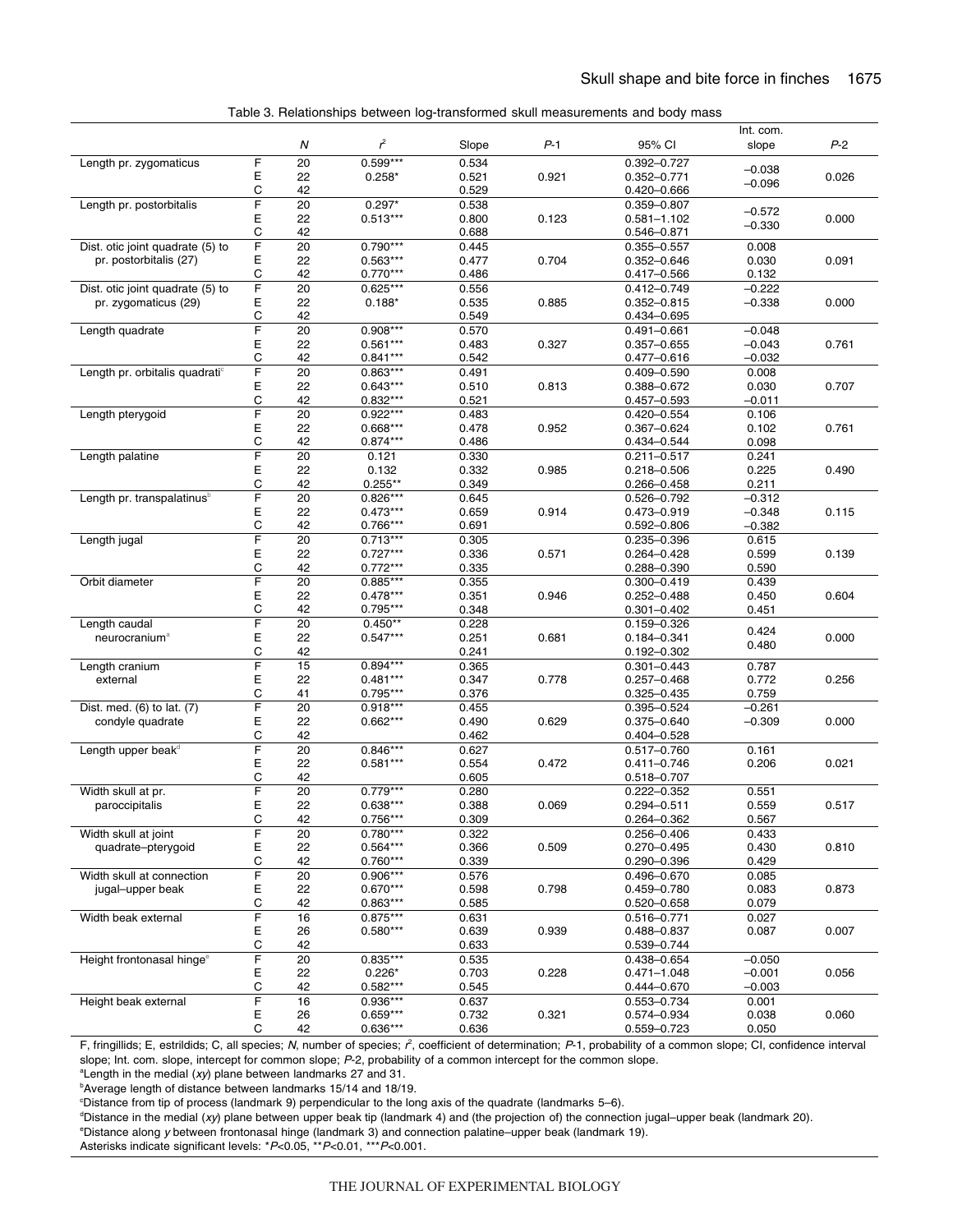## 1676 M. A. A. van der Meij and R. G. Bout

The variation in bite force associated with the shape changes described by PC3 is slightly more complex. With increasing head/body size the relative length of the beak increases, the height of the frontonasal hinge decreases, and the quadrate shifts caudally. These shape changes increase bite force (Table4). Part of the increase in bite force comes from the caudal shift of the quadrate, as in PC1. The other part comes from the shortening of the palatine and jugal.

When the seed is kept in the same position as in an average finch, changing the position of the beak tip has no effect on bite force. The position of the connection of the jugal with the upper beak, however, does have an effect. In finches the position of this connection is indicative of the position of the corner of the mouth (rictus). There is a high correlation between the external length of the beak of the intact animal measured between rictus and beak tip, and the length of the beak measured on the skull between the connection jugal–upper beak and beak tip (*r*=0.945, *N*=19). When palatine and jugal become shorter but the position of the seed remains unchanged bite force becomes lower. However, when the rictus moves caudally with the connection between jugal and upper beak, the seed may also move caudally to stay at the same (absolute) distance to the rictus. When the seed also moves caudally bite force increases strongly.

#### **EMG**

A representative example of the EMG activity of a number of jaw muscles during seed cracking is shown in Fig.8. There is no difference between EMG activity during successful and unsuccessful cracking attempts (not shown here). Muscles on the right side and left side of the bird show very similar activation patterns.

A cracking attempt starts with a very small amplitude closing movement (vertical line 1 in Fig.8), followed by re-opening before the actual cracking starts (vertical line 2 in Fig.8). During re-opening only the upper and lower jaw openers are active. When jaw opener activity decreases the jaws start to close for the actual cracking attempt starts. During the cracking attempt the adductors inserting on the quadrate, the adductors of the lower jaw and the pterygoid muscles are all active. The amplitude of the muscle activity increases until the seed cracks or until the cracking attempt is terminated. When adductor and pterygoid activity decreases the jaws start to open again (vertical line 3 in Fig.8). There is some low level activity of the protractor of the quadrate (upper jaw openers) during a cracking attempt.

#### **DISCUSSION**

Fringillids and estrildids differ in their husking performance on hard closed-shelled seeds. The time required to crack a seed is directly related to seed hardness and to maximal bite force (van der Meij et al., 2004; van der Meij and Bout, 2006). In a previous study (van der Meij and Bout, 2004) we showed that there is a significant difference in jaw muscle mass and maximal bite force between fringillids and estrildids. Fringillids have relatively larger jaw muscles than estrildids and are able to produce higher bite forces than estrildids of the same body size. Compared to other birds the jaw muscles of both fringillids and estrildids scale positively allometrically with body size.

Differences in maximal bite force within and between taxa may depend not only on differences in jaw muscle forces, but also on differences in the geometry of the cranial elements that affect lever arms. A high upper bill (kinetic hinge), for instance, is often interpreted as an adaptation to large bite force because it increases the moment of the upper jaw closing muscles (Bowman, 1961; Bock,

| Table 4. The effect on bite force of the first three principal      |  |  |
|---------------------------------------------------------------------|--|--|
| components describing shape variation in estrildids and fringillids |  |  |

|                   |      | Bite force (N) for PC-length |  |  |
|-------------------|------|------------------------------|--|--|
|                   | -3   | $+3$                         |  |  |
| PC1<br>PC2<br>PC3 | 12.5 | 10.4                         |  |  |
|                   | 10.7 | 12.6                         |  |  |
|                   | 12.4 | 11.3                         |  |  |

1966). Without a biomechanical analysis, however, interpretations of changes in shape of the skull remain hazardous, because differences in skull morphology may not only be related to variation in bite force, but also to variation in the attachment area for jaw muscles or to differences in the resistance to joint reaction forces, or could be the consequence of changes in the shape or position of neighboring structures.

## **Skull configuration and maximal bite force**

The analysis of the relationship between the position of landmarks and bite force suggests that only a few changes are directly related to bite force. Most differences in landmarks that are present in the static force model result in small changes in bite force, and only three characters have a large impact on bite force: a caudal shift of the quadrate (PC1), a downward inclination of the beak (PC2) and a caudal shift of the rictus (PC3).

Lengthening of the quadrate leaving its orientation and all muscles unchanged by itself does not increase bite force, but a more caudal position of the quadrate does increase the lever arm of jaw closer muscles. Large billed Geospizinae species also have a more posterior position of the quadrate than small-billed species (Bowman, 1961). However, the increase in lever arm is not independent of muscle size. The expansion of the area around the quadrate with increasing head/body size (PC1) is related to the positive allometric increase of jaw muscle size with body size. The processus zygomaticus and processus orbitalis of the quadrate serve as (musculous) attachment area for jaw closer muscles, while a large part of the upper jaw closers attach to the pterygoid and to the transpalatine process. Jaw muscle mass increases so fast with body size (body mass $1.29$ ) that the linear dimensions of attachment areas have to increase with an exponent of 0.43. As a result of the positive allometric increase of skull dimensions in the jaw closer attachment area, the processus orbitalis becomes longer and the quadrate shifts backwards. This leaves the origo and insertion of the quadrate adductors approximately the same and increases the lever arm of the quadrate adductors. The increase in skull dimensions around the quadrate also affects the position of the processi zygometicus and postorbitalis. These processi, which border the orbit, move upwards. Consequently, when the diameter of the eye and orbit has to remain the same, the orbit has to move upward too.

The increase in the area for muscle attachment does not seem to affect skull width. The distances between left and right processus paroccipitalis just behind the ear and between the left and right quadratopterygoid joints increase isometrically (Table3). A strong relationship between head width and bite force has been found in Darwin's finches (Herrel et al., 2005b). However, we did not find any difference in skull width between fringillids and estrildids. As the external head measurements in Darwin's finches include the voluminous jaw muscles, differences in relative head width as found in Darwin's finches may reflect differences in relative jaw muscle size (and therefore bite force) rather than differences in skull width.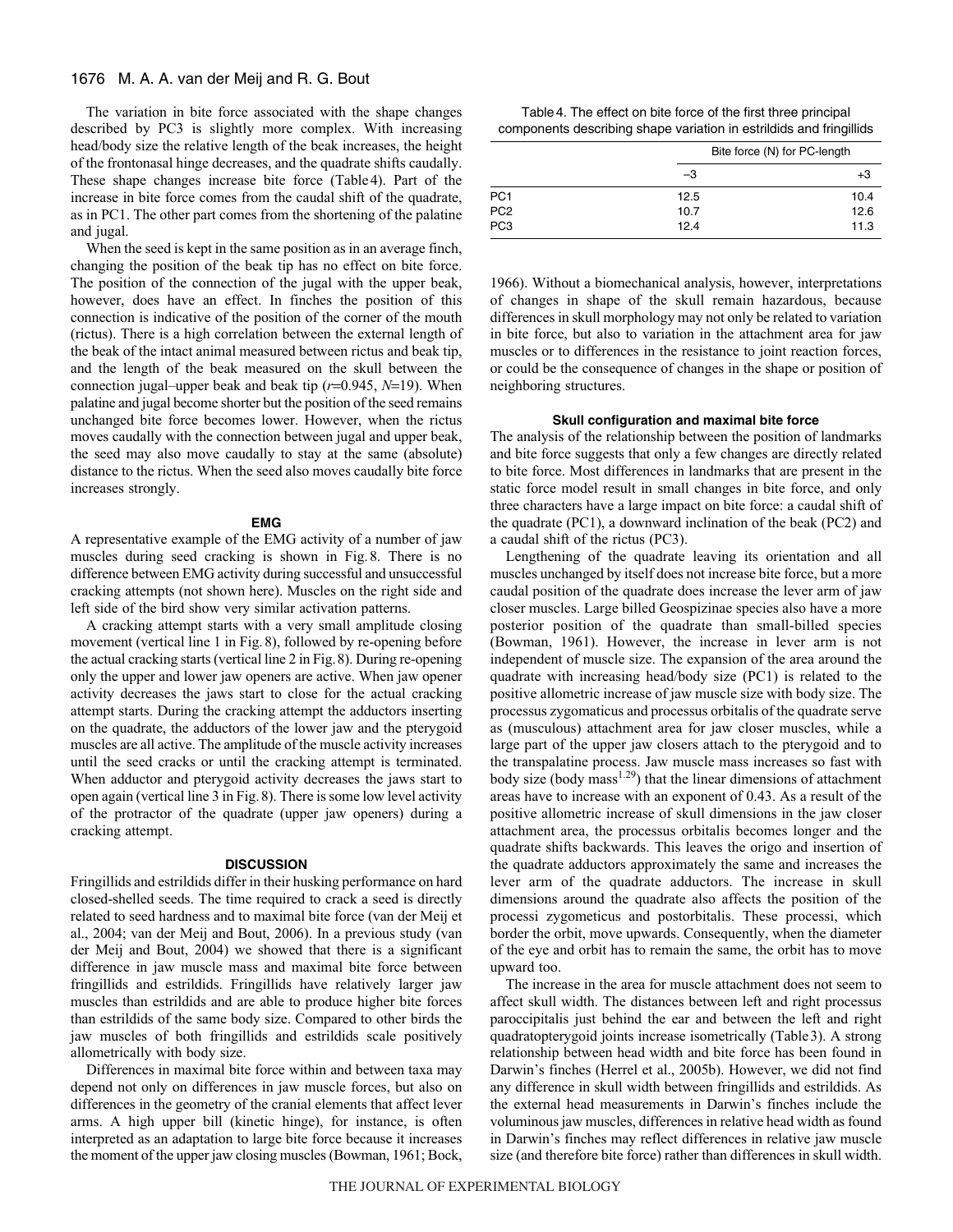

The change in bite force that is associated with PC2 is largely the result of the change in angle between the beak and the skull. In estrildids the beak becomes much more inclined downward with increasing skull size (e.g. *Pyrenestes sanguineus*) than in fringillids. The increase in bite force with a more downward inclined beak is caused by the small decrease in distance between the seed and the jaw muscles. Why the downward inclination of the beak is so much more pronounced in estrildids than in fringillids is not clear. Increasing jaw muscle mass (see below) may be much more effective for increasing bite force than shape changes of the skull. Alternatively, an increase in jaw muscle mass may be constrained in estrildids and shape changes may be the only option to increase bite force.

Fig. 8. Average EMG and standard deviation (grey lines) of the jaw muscles during seed cracking attempts in the Java sparrow (composite of three experiments). Muscle activity is expressed as the number of spikes  $S\times$  mean amplitude A per time bin; gape in mV. The time axis is standardized to the average duration of the phases, in order to average muscle activity over a large number of cracking attempts (67–159). Vertical lines 1–3 mark the transitions between beak closing (up in bottom trace) and opening movements (down). Arrow indicates end of beak closing phase. Abbreviations: l, left; r, right side; Ame, M. adductor mandibulae externus with a posterior, rostral and ventral part; Adq, M. adductor mandibulae os quadrati; Dm, M. depressor mandibulae; Ppq, M. protractor pterygoideus et quadrati; Ps, M. pseudotemporalis superficialis; Ptd, M. pterygoideus dorsalis; Pvl, M. pterygoideus ventralis.

Many of the changes associated with a more inclined beak in estrildids seem to be related to the difference in jaw muscle size between estrildids and fringillids. Jaw muscle mass is approximately 0.67 times lower in estrildids than in fringillids of the same size (van der Meij and Bout, 2004). Consequently, estrildids require less space between the quadrate and orbit for their jaw closer muscles. In estrildids the zygomatic and postorbital process are situated closer to the quadrate and the distance between the quadrate and orbit is therefore smaller in estridids than in fringillids. The smaller length of the zygomatic process (PC1) in estrildids may also be related to the difference in jaw muscle size between the two groups. However, some of the other processi or bones to which jaw muscles attach do not differ in length between estridids and fringillids (pterygoid, pr. orbitalis, pr. transpalatinus), while the inserting muscles do differ in size.

The third potentially beneficial shape change that increases bite force is a caudal shift of the rictus to create a shorter work arm for the jaw closer muscles. This is especially clear in large fringillids (*Eophona*, *Coccothraustes*, *Mycerobas*). Although variation in the position of the connections of jugal and palatine with the upper beak does occur, this variation is

limited, possibly by spatial constraints. In finches the distance between the beak and eye is much smaller than in many other species. A large decrease in the distance between beak and the jaw closing muscles to get a shorter work arm with increasing body size may not be possible because the eye and muscles occupy all the space between the beak and quadrate. In estrildids there is no significant correlation between the position of the connections between jugal and palatine with the upper beak (PC3) and head/body size. Unfortunately, the range of body mass in estrildids is limited because, unlike fringillids, there are no estrildids with a body mass over 40g. This makes it difficult to establish the relationship with certainty. The larger variation in the position of jugal and palatine connections with the upper beak in fringillids may represent species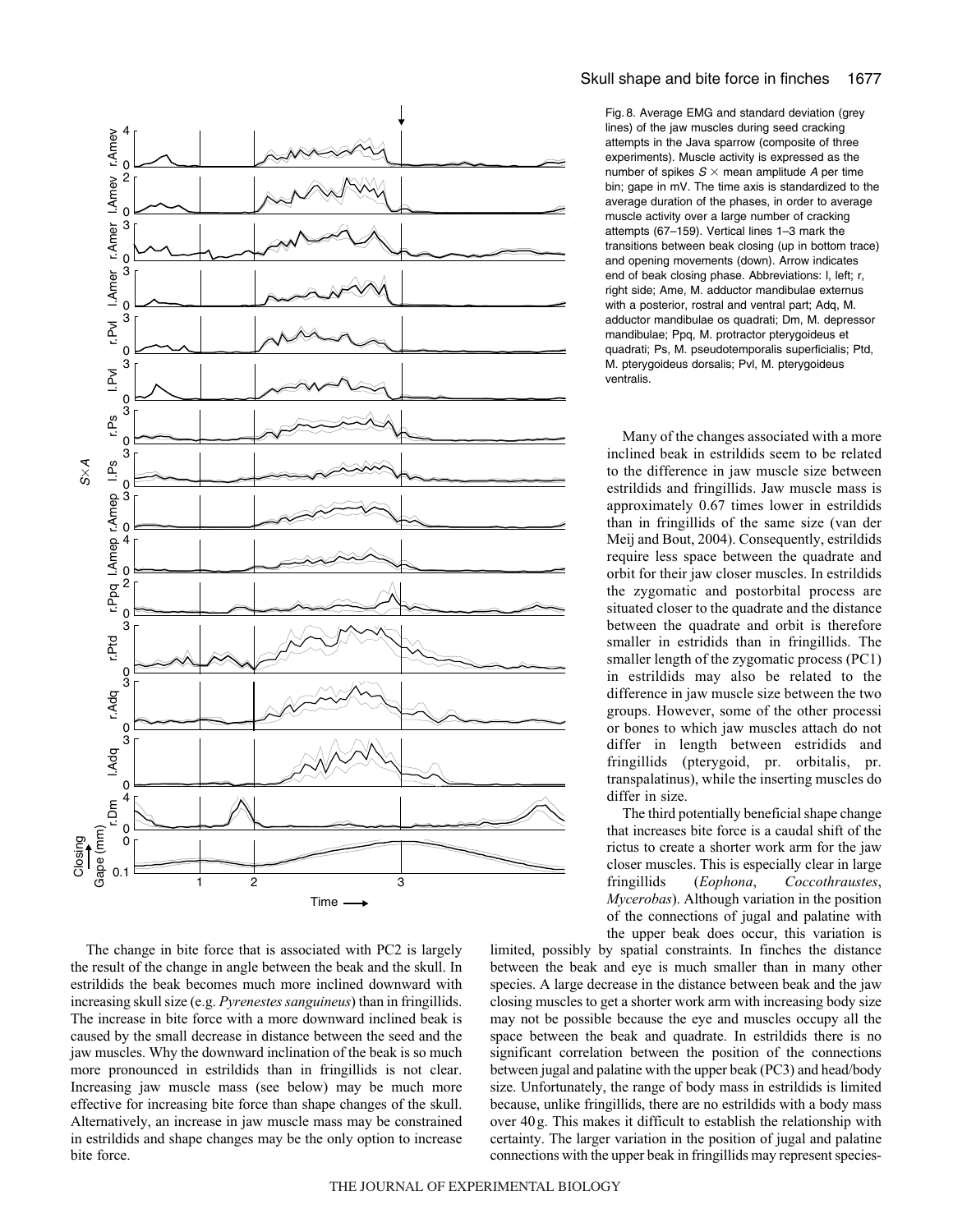specific shape differences and not be related to differences between the two groups of finches.

#### **Other landmarks**

Contributions to bite force from the variation of other landmarks, e.g. a dorsal shift of the frontonasal hinge, are not only relatively small compared to the effect of the main shape changes, but also covary with changes in landmarks that effect bite force negatively. The relatively small contribution of some of the landmarks is not just because the observed changes differ in magnitude. Lowering the beak tip or raising the frontonasal hinge over the same distance, for instance, shows that changing the position of the frontonasal hinge is far less effective than changing the angle of the beak. The covariation of differences in landmarks that affect bite force positively or negatively is surprising because when there is a strong selection on large bite force one would not expect to find shape changes that contribute to a decrease in bite force. This makes it difficult to understand the functional significance of an increase in bill height (frontonasal hinge). In finches the cranium is relatively short compared to many other birds with relatively smaller jaw muscles (e.g. anseriformes, unpublished observations) and the frontonasal hinge directly borders the dorsoanterior part of the orbit. In many other species the frontonasal hinge is more in front of the orbit. The position of the frontonasal hinge close to the orbit suggests that the hinge may shift upward with the orbit as a consequence of the expansion of the jaw closer attachment area. An increase in bite force is not always associated with a higher beak (PC1). In PC3 an increase in bite force is associated with a more ventrally positioned hinge. Alternatively, variation in the height of the frontonasal hinge may be related to the reaction force in the hinge. Model calculations show that the reaction force in the hinge decreases for the same bite force as its height increases. As finches evolve stronger jaw muscles and larger bite forces, corresponding changes in beak height may be required to avoid structural failure of the very thin flexible zone of the kinetic hinge (see also Herrel et al., 2005b).

A similar explanation may hold for the changes in the pterygoid/palatine chain that are associated with a more caudal position of the quadrate with increasing head size (PC1). The combined effect on bite force of the relative shortening of the palatine, a more dorsal position of the palatine, and the more ventral position of the quadrate–pterygoid joint is negligible, but the reaction forces in the perygoid–palatine joint, the quadrate–pterygoid joint and the connections of the jugal all become relatively smaller, compared to a model skull with just a more caudally positioned quadrate. The reaction force in the connection between palatine and upper beak, on the other hand, increases.

Interestingly, the shape changes in the pterygoid–palatine chain associated with the more posterior position of the quadrate (PC1) are partly reversed in PC2: the quadrate–pterygoid joint is positioned more dorsally, and the palatine becomes relatively longer. This increases joint reaction forces in estrildids (see before) compared to fringillids when bite force is the same, but jaw muscles and maximal bite force are systematically smaller in estrildids than in fringillids. Therefore, reaction forces may in fact be similar for birds of the same size.

#### **Model calculations and EMG**

To assess differences in skull shape the size and orientation of muscles is kept constant in the model. Whether there are differences in muscle orientation between taxa was not investigated as the centres of origin and insertion of muscles may only be roughly estimated. Although muscle orientation seems very similar across species, small changes in muscle orientation may have a large effect on bite force.

For the calculation of maximal muscle forces it is assumed that the muscles on both sides of the head contribute to bite force. The EMG recordings show that left and right jaw muscles are approximately active at the same time and with the same amplitude during cracking. This muscle activation pattern is in good agreement with the results predicted by the model for maximal bite force. Lowlevel activity of the protractor muscles in the model critically depends on the position of the seed along the beak but is also predicted for submaximal bite forces. The activity of the very small retractor palatini could not be verified.

## **Differences between fringillids and estrildids**

The analysis of landmarks representing the basic shape of the skull shows that, although there are small but significant differences between some of the landmarks, the difference between the two families is small compared to interspecific variation. The relationship between log jaw muscle mass and log bite force for the two taxa described previously (van der Meij and Bout, 2004) already explains 88% of the variation in bite force. Most of the total variation in skull geometry (approximately 78%) represents differences in size, which leaves very little variation in bite force to be explained by differences in shape between the two groups of finches.

Static bite force calculations show that the effect of the difference in average shape between fringillids and estrildids is small. An average fringillid skull has a slightly higher bite force (0.5N) than an average estrildid skull for the same muscle sizes and configuration. This difference is very small compared to the effect of the smaller jaw muscle mass in estrildids (van der Meij and Bout, 2004). Jaw muscle mass is approximately 0.67 times lower in estrildids than in fringillids of the same size. For the calculated maximal bite force of the average estrildid in the present study this amounts to a decrease in bite force of approximately 4.0N.

The comparison of bite force between the average skull configurations of the two taxa, however, is biased because the fringillids in our samples are larger than the estrildids. When the three largest fringillids are removed (*Mycerobas*, *Coccothraustes*, *Eophona*) to make average body weight comparable, the caudal shift of the quadrate and the connection between jugal and upper beak disappear. Surprisingly, the shape of the unbiased average fringillid skull is less suited to generate bite force than the shape of the average estrildid skull: bite force is lower (11.1 *vs* 11.9N) for the fringillid skull than for the estrildid skull. The higher bite force of the estrildid skull is almost completely the result of the more depressed angle of the bill. For an average estrildid skull with the beak elevated to the same position as in the average fringillid the bite force is 1.0N lower.

The frontal nasal hinge has a more rostral position in fringillids than in estrildids. The difference is small (0.6 mm) and model calculations show that this difference contributes very little to bite force. Similarly, the small differences in the position of the joint between the pterygoid and the quadrate, the connection between the pterygoid and palatine, and the connection between the jugal bar and the quadrate contribute very little to bite force. Many other differences between the two groups of finches do not contribute to bite force directly, but only indirectly through the positive allometric growth of the jaw muscles (e.g. the length and position of processi serving as attachment area), or may be related to the consequences of large bite forces or to the way seeds are cracked.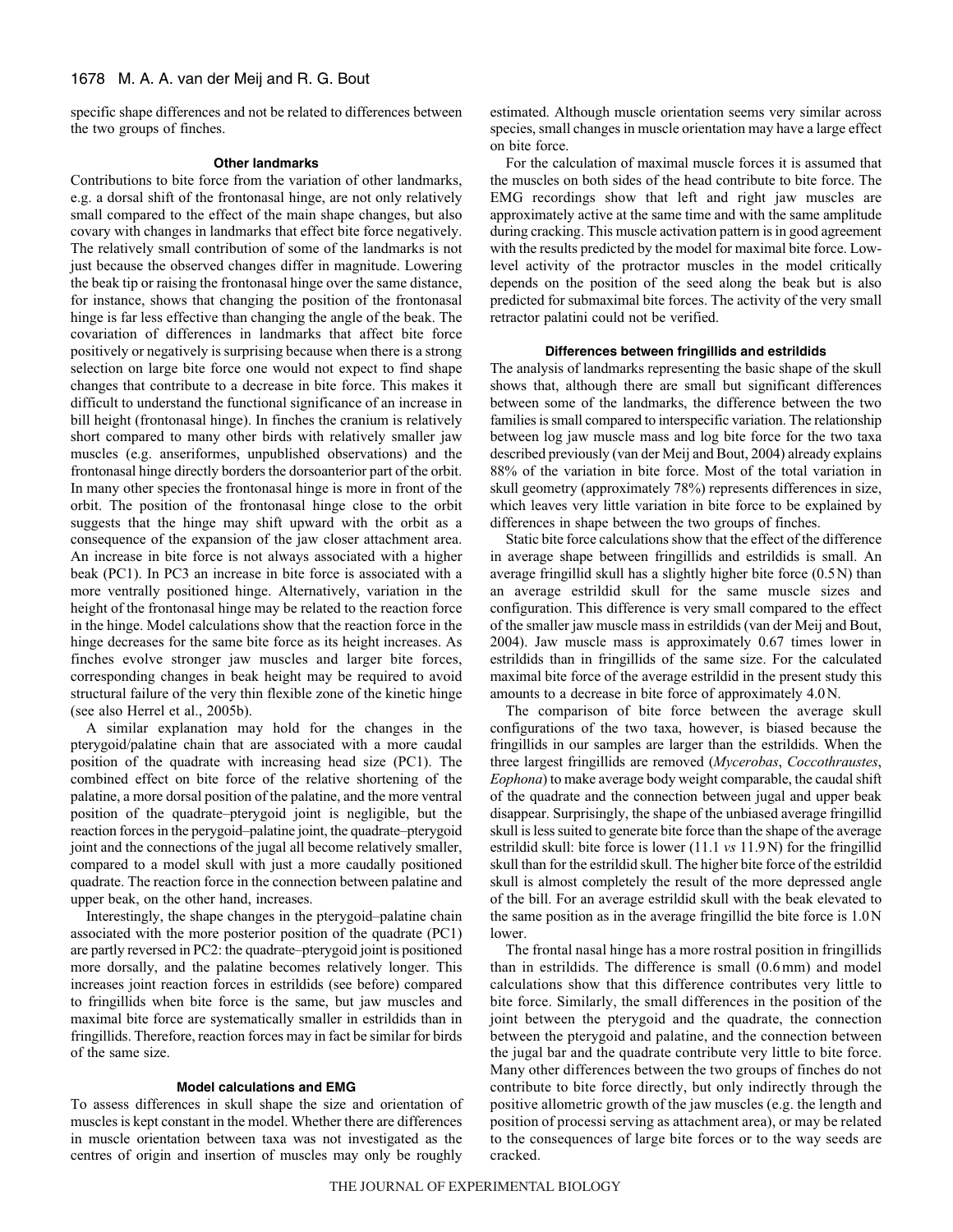Several studies have shown that bite force is correlated with beak height and width (Herrel et al., 2005b), and that there are performance and fitness advantages for birds with deep and wide beaks in cracking hard seeds (Grant and Grant, 1995; Grant and Grant, 1999; Benkman, 2003). In our study a strong positive allometric increase in jaw muscle mass and bite force with body mass (Van der Meij and Bout, 2004) is associated with a positive allometric increase in both height and width of the beak in both groups of finches. Bite force in estrildids is only 71% of similar sized fringillids and one would therefore expect the relatively large difference in bite force to be reflected in differences in beak height and width. Beak height, however, is only close to significance, possibly because the range of body sizes of the birds in this study is small. Beak width measured as the distance between the connections of jugal and upper beak is not different for the two groups of finches. Beak width measured externally, including the ramphotheca, on the other hand is clearly different. Apparently, the width of the ramphotheca is larger in fringillids than in estrildids. Larger bite forces in fringillids allow birds to crack harder seeds. As seed hardness and seed size are correlated (Abbott et al., 1977; Van der Meij and Bout, 2000) one would expect a wider husking groove in the ramphotheca of fringillids to efficiently crack the larger seeds (Benkman, 1993; Benkman, 2003).

Both height and length of the bill increase positively allometrically with body size and tend to be larger is estrildids than in fringillids, but there is a large variation within the two groups. It has been shown that beak length is controlled independently from beak height and width during development (Abzhanov et al., 2006).

In fringillids the distance between the lateral and medial condyle of the joint between the quadrate and mandible is larger than in estrildids. This increases the articular surface of the quadrate with the mandible and may be an adaptation to large compression forces in the quadratomandibular joint (Bowman, 1961). A broad quadratomandibular joint may also contribute to stability of the joint during powerful adduction (Bowman, 1961) or be related to the large lateral lower jaw movements during seed handling in fringillids, which are absent in estrildids (Ziswiler, 1965; Abbott et al., 1975; van der Meij and Bout, 2006).

In summary we conclude that most morphological variation related to bite force among the granivorous species of the Fringillidae and Estrildidae is confined to size. As bite force is largely determined by jaw muscle size and jaw muscles scale positively allometrically with body size in both groups, selection for high bite force more or less coincides with selection for body size.

The contribution of variation in shape to bite force is modest, largely size dependent and similar in estrildids and fringillids. Only one character clearly contributes to the difference in bite force independent of size: the angle of depression of the bill. The bill is inclined downward more in estrildids than in fringillids. This shape difference results in a slightly higher bite force but does not compensate for the much smaller jaw muscle size in estrildids. The variation in the position of other landmarks is related to muscle size or may be related to the reduction of reaction forces in the jaw apparatus.

We wish to thank Wouter van Gestel from Wageningen University for help with collecting the species and M. Heijmans of the technical department of our institute for constructing the rotating device.

#### **REFERENCES**

**Abbott, I., Abbott, L. K. and Grant, P. R.** (1975). Seed selection and handling ability of four species of Darwin's finches. Condor **77**, 332-335.

- **Abbott, I., Abbott, L. K. and Grant, P. R.** (1977). Comparative ecology of Galapagos ground finches (Geospiza Gould): evaluation of the importance of floristic diversity and interspecific competition. Ecol. Monogr. **47**, 151-184.
- **Abzhanov, A., Kuo, W. P., Hartmann, C., Grant, B. R., Grant, P. R. and Tabin, C. J.** (2006). The calmodulin pathway and evolution of elongated beak morphology in Darwin's finches. Nature **442**, 563-567.

**Arnold, S. J.** (1991). Constraints on phenotypic evolution. Am. Nat. **140S**, 85-107. **Beach, J., Gomiak, G. C. and Gans, C.** (1982). A method for quantifying electromyograms. J. Biomech. **15**, 611-617.

**Benkman, C. W.** (1993). Adaptation to single resources and the evolution of Crossbill (Loxia) diversity. Ecol. Monogr. **63**, 305-325.

**Benkman, C. W.** (2003). Divergent evolution drives the adaptive radiation of Crossbills. Evolution **57**, 1176-1181.

**Björklund, M.** (1991). Patterns of morphological variation among cardueline finches (Fringillidae: Carduelinae). Biol. J. Linn. Soc. Lond. **43**, 239-248.

**Björklund, M. and Merilä, J.** (1993). Morphological differentiation in Carduelis finches: adaptive vs. constraint models. J. Evol. Biol. **6**, 359-373.

**Boag, P. T. and Grant, P. R.** (1981). Intense natural selection in a population of Darwin's finches (Geospizinae) in the Galapagos. Science **214**, 82-85.

**Bock, W. J.** (1964). Kinetics of the avian skull. J. Morphol. **114**, 1-42.

**Bock, W. J.** (1966). An approach to the functional analysis of the bill shape. Auk **83**, 10-51.

**Bookstein, F. L.** (1991). Morphometric Tools for Landmark Data: Geometry and Biology. New York: Cambridge University Press.

**Bout, R. G.** (2002). Biomechanics of the avian skull. In Vertebrate Biomechanics and Evolution (ed. V. L. Bels, J.-P. Gasc and A. Casinos), pp. 229-242. Towbridge: Cromwell Press.

**Bowman, R. I.** (1961). Morphological Differentiation and Adaptations in the Galapagos Finches. Berkeley: University of California Publications in Zoology.

**Bühler, P.** (1981). The functional anatomy of the avian jaw apparatus. In Form and Function in Birds. Vol. 2 (ed. A. S. King and J. McLelland), pp. 439-468. London: Academic Press.

**Bunday, B. D.** (1984). Basic Optimisation Methods. London: Edward Arnold.

**Díaz, M.** (1990). Interspecific patterns of seed selection among granivorous passerines: effects of seed size, seed nutritive value and bird morphology. Ibis **132**, .<br>467-476

**Falster, D. S., Warton, D. I. and Wright, I. J.** (2003). (S)MATR: standardised major

axis tests and routines. Version 1.0. http://www.bio.mq.edu.au/ecology/SMATR. **Grant, P. R.** (1986). Ecology and Evolution of Darwin's Finches. Princeton, NJ: Princeton University Press.

**Grant, B. R. and Grant, P. R.** (1989). Evolutionary Dynamics of a Natural Population: The Large Cactus Finch of the Galapagos. Chicago: University of Chicago Press.

**Grant, P. R. and Grant, B. R.** (1995). Predicting microevolutionary responses to directional selection on heritable variation. Evolution **49**, 241-251.

**Gussekloo, S. W. S., Vosselman, M. G. and Bout, R. G.** (2001). Three dimensional kinematics of skeletal elements in avian prokinetic and rhynchokinetic skulls determined by roetgen stereophotogrammetry. J. Exp. Biol. **204**, 1735-1744.

**Hammer, Ø., Harper, D. A. T. and Ryan, P. D.** (2001). PAST: paleontological statistics software package for education and data analysis. Palaeontol. Electronica 4, 1-9.

**Herrel, A., Podos, J., Huber, S. K. and Hendry, A. P.** (2005a). Bite performance and morphology in a population of Darwin's finches: implications for the evolution of beak shape. Funct. Ecol. **19**, 43-48.

**Herrel, A., Podos, J., Huber, S. K. and Hendry, A. P.** (2005b). Evolution of bite force in Darwin's finches: a key role for head width. J. Evol. Biol. **18**, 669-675.

**Hespenheide, H. A.** (1966). The selection of seed size by finches. Wilson Bull. **78**,

191-197. **Hildebrand, M., Bramble, D. M., Liem, K. F. and Wake, D. B. (ed.)** (1985).

Functional Vertebrate Morphology. Cambridge, MA: Harvard University Press. **Kear, J.** (1962). Food selection in finches with special reference to interspecific

differences. Proc. Zool. Soc. Lond. B **138**, 163-204. **Merilä, J. and Björklund, M.** (1999). Population divergence and morphometric

integration in the greenfinch (Carduelis chloris) – evolution against trajectory of least resistance. J. Evol. Biol. **12**, 103-112.

**Nuijens, F. W. and Zweers, G. A.** (1997). Characters discriminating two seed husking mechanisms in finches (Fringillidae: Carduelinae) and (Passeridae: Estrildinae). J. Morphol. **232**, 1-33.

**Nuijens, F. W., Snelderwaard, P. C. and Bout, R. G.** (1997). An electromyographic technique for small animals. J. Neurosci. Methods **76**, 71-73.

**Raikow, R. J.** (1977). The origin and evolution of the Hawaiian honeycreepers (Drepanididae). Living Bird **15**, 95-117.

Read, J. L. (1991). Consumption of seeds by Red-browed Firetails Neochmia temporalis at feeders: dehusking rates and seed choice. Corella **15**, 19-23.

**Rohlf, F. J.** (1998). TpsSmall, version 1.20. Department of Ecology and Evolution, State University of New York at Stony Brook, http://life.bio.sunysb.edu/morph.

**Rohlf, F. J.** (2004). TpsRelw, version 1.40. Department of Ecology and Evolution, State University of New York at Stony Brook, http://life.bio.sunysb.edu/morph.

**Rohlf, F. J. and Slice, D. E.** (1990). Extensions of the Procrustes method for the optimal superimposition of landmarks. Syst. Zool. **39**, 40-59.

- **Schluter, D.** (1982). Seed and patch selection by Galapagos ground finches: relation to foraging efficiency and food supply. Ecology **63**, 1106-1120. **Schluter, D. and Smith, N. M.** (1986). Natural selection on beak and body size in the
- song sparrow. Evolution **40**, 221-231. **Sibley, C. G. and Monroe, B. L.** (1990). Distribution and Taxonomy of Birds of the

**Sibley, C. G. and Monroe, B. L.** (1993). Supplement to Distribution and Taxonomy of Birds of the World. New Haven: Yale University Press.

**Smith, T. B.** (1987). Bill size polymorphism and intraspecific niche utilization in an African finch. Nature **329**, 717-719.

World. New Haven: Yale University Press.